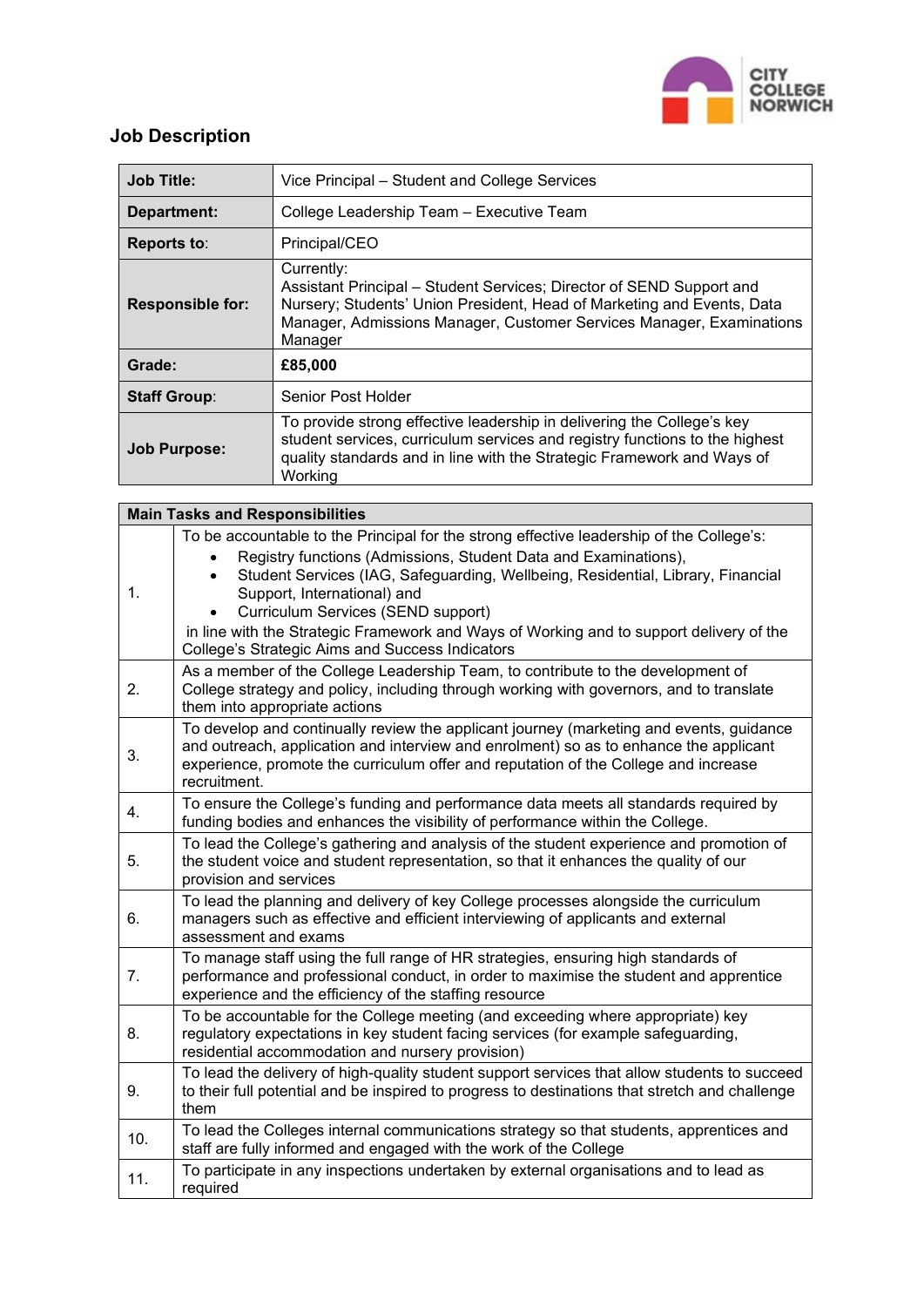

| 12.                                 | To ensure that the College actively promotes equality of opportunity and prepares<br>students to live and work in a diverse society                                                                                                                                                                                              |                                                                                                                                                                                                                                                        |  |  |  |
|-------------------------------------|----------------------------------------------------------------------------------------------------------------------------------------------------------------------------------------------------------------------------------------------------------------------------------------------------------------------------------|--------------------------------------------------------------------------------------------------------------------------------------------------------------------------------------------------------------------------------------------------------|--|--|--|
| <b>General Responsibilities</b>     |                                                                                                                                                                                                                                                                                                                                  |                                                                                                                                                                                                                                                        |  |  |  |
| 1                                   | To carry out responsibilities, commensurate with your position, as defined within the<br>following College policies and procedures:<br><b>Equal Opportunities</b><br>Health, Safety & Welfare<br>$\bullet$<br><b>Child Protection</b><br>$\bullet$<br><b>Data Protection</b><br>$\bullet$<br><b>Risk Management</b><br>$\bullet$ |                                                                                                                                                                                                                                                        |  |  |  |
| $\overline{2}$                      | To undertake any other similar duties of this level as required by the Principal/CEO.                                                                                                                                                                                                                                            |                                                                                                                                                                                                                                                        |  |  |  |
|                                     |                                                                                                                                                                                                                                                                                                                                  | Our Ways of Working at City College Norwich                                                                                                                                                                                                            |  |  |  |
| Open and Informative                |                                                                                                                                                                                                                                                                                                                                  | Communicate the right information, to the right audience, at the right<br>time, in the appropriate manner.                                                                                                                                             |  |  |  |
| Respectful and Fair                 |                                                                                                                                                                                                                                                                                                                                  | To be fair, tolerant, supportive, offer impartial advice and listen to others,<br>regardless of their background.                                                                                                                                      |  |  |  |
| <b>Creative and Positive</b>        |                                                                                                                                                                                                                                                                                                                                  | Provide creative and positive solutions and seek new ways to improve<br>the working and learning environment.                                                                                                                                          |  |  |  |
| Collaborative and<br>Inclusive      |                                                                                                                                                                                                                                                                                                                                  | Promote a collaborative and inclusive culture where leadership,<br>teamship and followship are fully integrated, acting as a role model and<br>demonstrating a high degree of commitment, belief and pride in the<br>College and the College's vision. |  |  |  |
| Consistent and<br>Responsible       |                                                                                                                                                                                                                                                                                                                                  | Proactively take responsibility to deliver an outstanding service. Actively<br>seek to support others.                                                                                                                                                 |  |  |  |
| Exemplary and<br>Tenacious          |                                                                                                                                                                                                                                                                                                                                  | Lead by example. Set exacting standards for continuous improvement<br>(including, for example, industrial updating) via professional conduct to<br>ensure continued student success.                                                                   |  |  |  |
| Aspirational and<br>Entrepreneurial |                                                                                                                                                                                                                                                                                                                                  | Contribute to the improvement of student experience and outcomes.<br>Actively identify relevant sources of self-development and opportunities<br>to share expertise and knowledge with colleagues.                                                     |  |  |  |